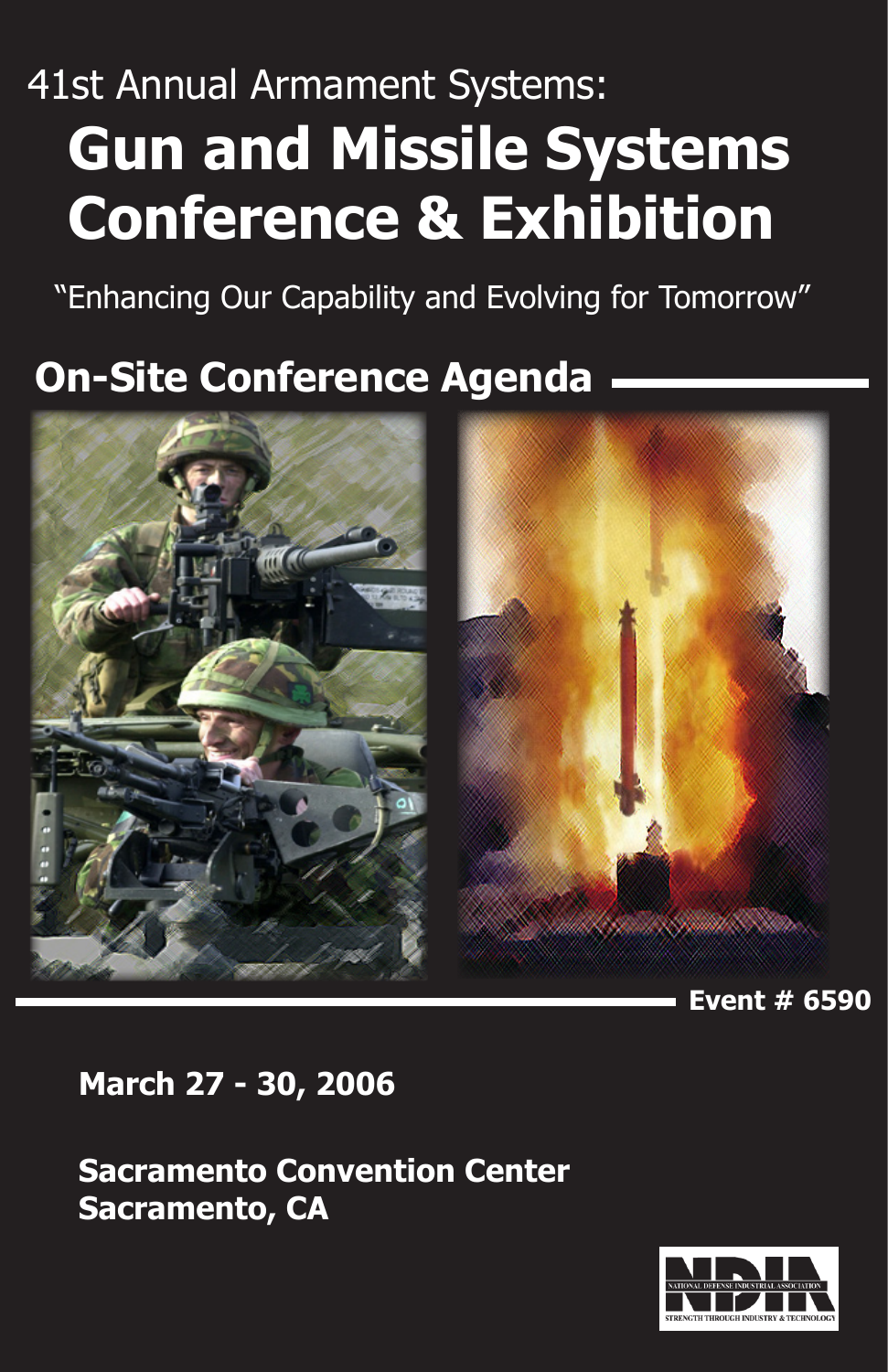### **CONFERENCE DESCRIPTION**

The 41st Annual Armament Systems: Gun and Missile Systems Conference will address the theme: **"Enhancing Our Capability and Evolving for Tomorrow"** and will present topics that demonstrate how our current gun, munition and missile system technologies can be adapted and evolved to meet tomorrow's missions and operations.

This conference will address current and evolving mission requirements for tactical weapons and the development of technology and weapons systems to meet the need for future battlefields. Air, ground, sea-launched and autonomous operating applications are included with specific interest in how new developments or systems will support requirements anticipated for the next generation of weapon systems. Discussions of current capabilities evolving into spin-out developments for new systems, program status and issues, and weapon system integration into new platforms are encouraged. Representatives of the US and international defense communities, including both government and industry members are invited to participate.

"The Department of Defense finds that this event meets the minimum regulatory standards for attendance by DoD employees. This finding does not constitute a blanket approval or endorsement for attendance. Individual DoD component commands or organizations are responsible for approving attendance of its employees."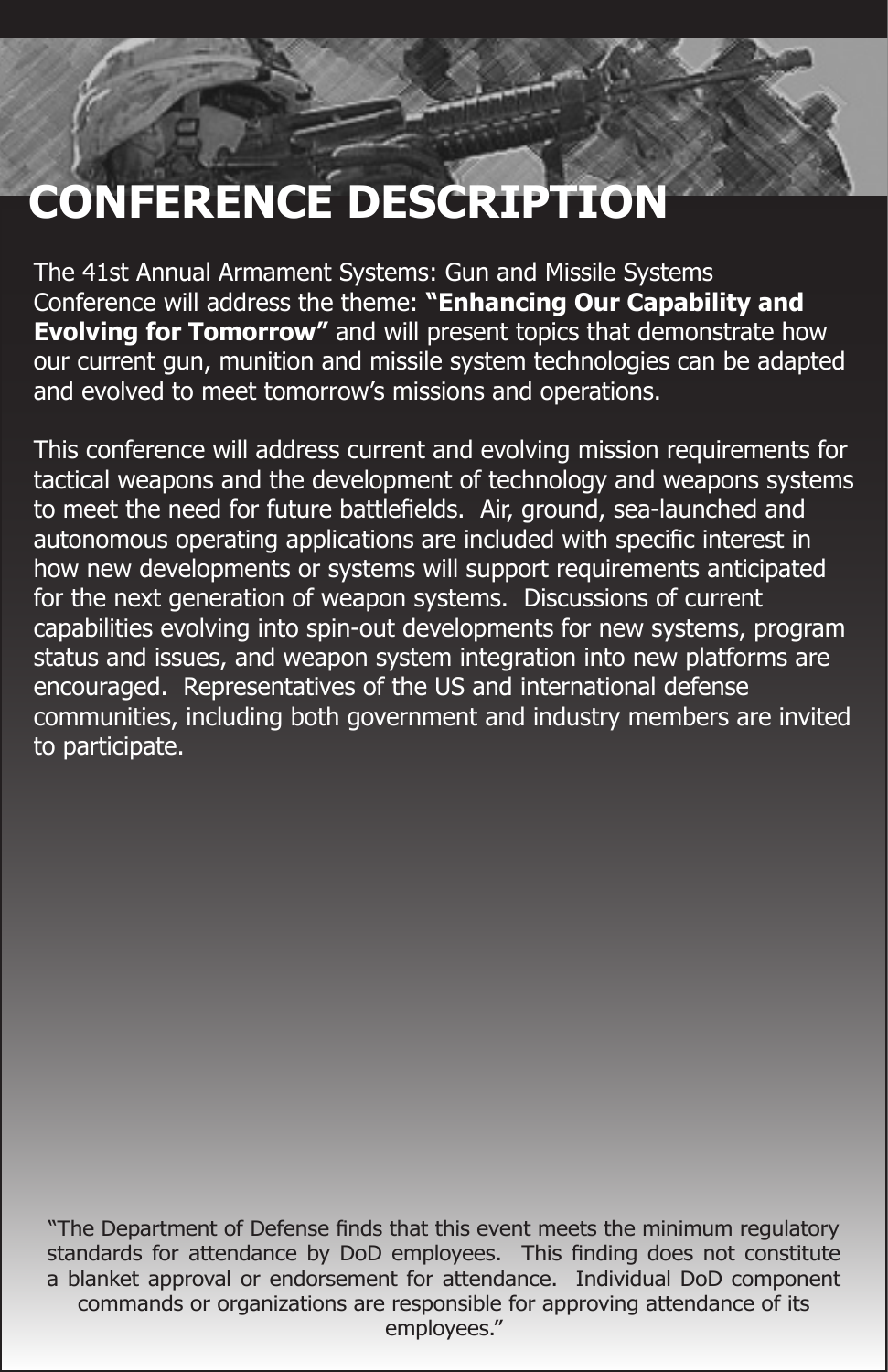|                          | Monday, March 27, 2006                                                                                                                                                                                                    |
|--------------------------|---------------------------------------------------------------------------------------------------------------------------------------------------------------------------------------------------------------------------|
| 10:00 am                 | On-site Registration and Exhibitor Move-In - West Lobby, First Floor                                                                                                                                                      |
| $5:00$ pm -<br>$6:30$ pm | Networking Reception in Exhibit Hall - <b>Exhibit Hall E</b>                                                                                                                                                              |
|                          | Tuesday, March 28, 2006                                                                                                                                                                                                   |
| $7:00$ am                | On-site Registration & Continental Breakfast - West Lobby, First Floor                                                                                                                                                    |
| $8:00$ am                | <b>GENERAL SESSION - Meeting Room 202-204, Second Floor</b><br>Welcome and Introductory Comments<br>- Mr. Samuel Campagna, Director, Operations, NDIA                                                                     |
| $8:05$ am                | Conference Overview & Comments<br>- Mr. Robert Glantz, Chairman, Gun & Missiles Committee,<br>ATK, Ordnance and Ground Systems<br>- Mr. Steven French, Conference Chair, BAE Systems,<br><b>Armament Systems Division</b> |
| $8:15$ am                | Keynote Speaker<br>- COL Mark Rider, USA, Project Manager Maneuver<br><b>Ammunition Systems</b>                                                                                                                           |
| $9:15$ am                | <b>Armament Division Overview</b><br>- Mr. Dave Broden, Chairman, NDIA Armaments Division                                                                                                                                 |
| $9:30$ am                | Exhibit Hall Opens/ AM Break - <b>Exhibit Hall E</b>                                                                                                                                                                      |
|                          | <b>General Session - Meeting Rooms 202-204, Second Floor</b>                                                                                                                                                              |
|                          | <b>Guns &amp; Missiles</b><br><b>Advanced Weapons and Design Session</b><br>- Session Chairs: Mr. Dave Wallestad, BAE Systems<br>Mr. Rick Hasenbein, Benet Labs/ARDEC                                                     |
| $10:00$ am               | Future AC-130 Gunship Integrated Weapons Systems<br>- Mr. Bill Elliot, NSWC Dahlgren                                                                                                                                      |
| $10:20$ am               | Deep Digger Weapon System Developments<br>- Mr. David Burns, ARDEC                                                                                                                                                        |
| $10:40$ am               | 120mm Mortar Feasibility<br>- Mr. Vincent Vendetti, NSWC Dahlgren                                                                                                                                                         |
| $11:00$ am               | Development and Testing of HE Projectiles for EM Guns<br>- Mr. David Okken, ARDEC                                                                                                                                         |
|                          |                                                                                                                                                                                                                           |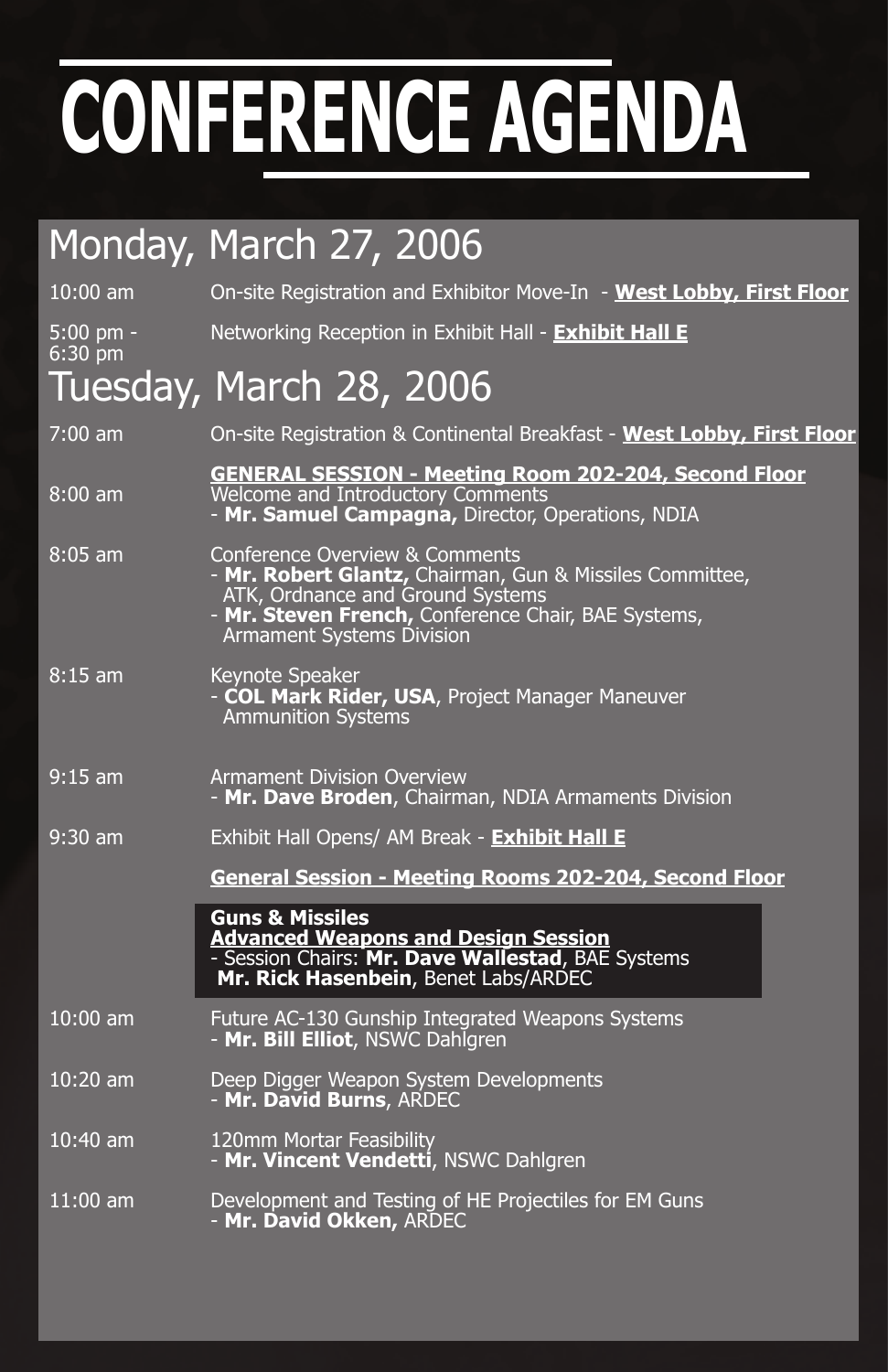| 11:20 am            | Advantages of Dual Recoil Configuration<br>- Mr. William Zepp, ARDEC                                                                                          |
|---------------------|---------------------------------------------------------------------------------------------------------------------------------------------------------------|
| $11:40$ am          | Anti-Personnel Obstacle Breaching System - (APOBS)<br>- Mr. Perry Villanueva, ARDEC                                                                           |
| $12:00 \text{ pm}$  | Lunch - Exhibit Hall D/E                                                                                                                                      |
|                     | General Session - Meeting Rooms 202 - 204, Second Floor<br><b>Advanced Weapons and Design Session (continued)</b>                                             |
| $1:30$ pm           | Modular Approach to Weapons Integration<br>- Mr. Michael Canaday, NSWC Dahlgren                                                                               |
| $1:50$ pm           | Advantages of the Variable Volume Chamber Cannon in<br>Tuning Ballistic Performance<br>- Mr. Bruce Zierwick, BAE Systems                                      |
| $2:10$ pm           | <b>Advanced Modular Gun</b><br>- Mr. Steve Coladonato, Applied Ordnance Technology                                                                            |
|                     | <b>Large Caliber Guns/Non-Lethals Session</b><br>- Session Chairs: Mr. Clifton Toombs, NAVAIR-WD,<br>China Lake<br>Mr. Scott Martin, Raytheon                 |
| $2:30$ pm           | An Enhanced 105mm Artillery System - Not Your Father's 105<br>- Mr. Michael Peck, General Dynamics Land Systems                                               |
| $2:50$ pm           | Modular Design of Naval Gun Systems - Lessons Learned<br>- Mr. Andrew Bradick, Lockheed Martin                                                                |
| $3:10$ pm           | 120mm XM360 Gun for Future Combat System<br>- Mr. David Smith, Benet Labs/ARDEC                                                                               |
| $3:30$ pm           | PM Break - Exhibit Hall E                                                                                                                                     |
| $4:00 \text{ pm}$   | <u>General Session - Meeting Rooms 202 - 204, Second Floor</u><br>155mm XM1063 Non-Lethal Personnel Suppression Projectile<br>- Ms. Jennifer McCormick, GDOTS |
| $4:20$ pm           | Non-Lethal Blunt Trauma Grenade Performance Improvement<br>- Mr. Ryan Olsen, ARDEC                                                                            |
| $4:40 \text{ pm}$   | Low Collateral Damage 105mm Artillery Shell<br>- Lt Carly Northam, USAF, AFRL                                                                                 |
| $5:30 -$<br>7:00 pm | Networking Reception - <b>Exhibit Hall E</b>                                                                                                                  |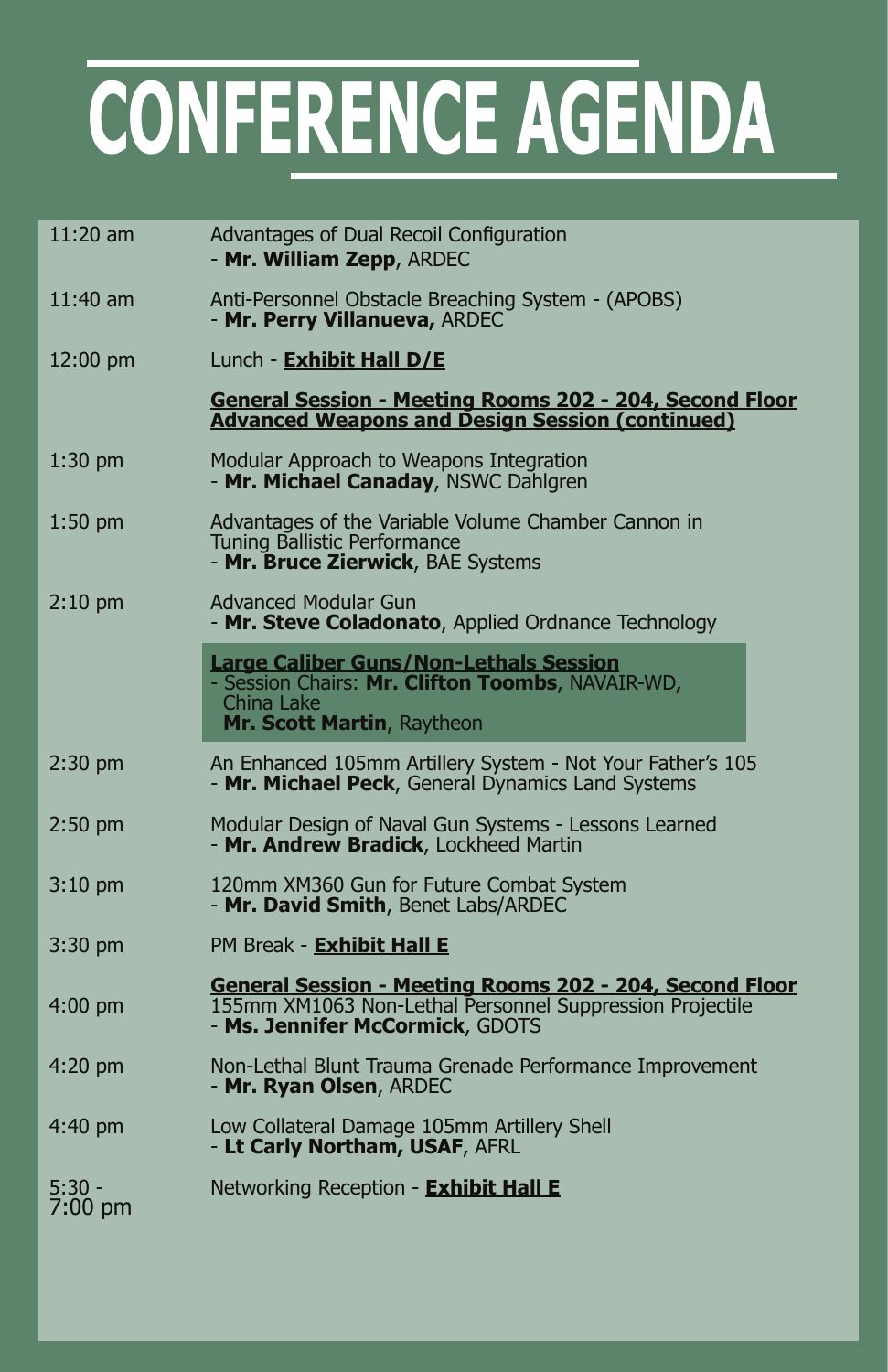#### Wednesday, March 29, 2006

| 7:00 am           | On-site Registration & Continental Breakfast - West Lobby, First Floor                                                                                                         |
|-------------------|--------------------------------------------------------------------------------------------------------------------------------------------------------------------------------|
| $8:00 \text{ am}$ | <u>General Session - Meeting Rooms 202-204, Second Floor</u><br><b>Keynote Speaker</b><br>- Mr. Peter DeMasi                                                                   |
|                   | <b>Guns and Missiles</b><br><b>Modeling and Simulation Session</b><br>- Session Chairs: Mr. Mike Till, NSWC Dahlgren<br>Mr. Jeff Siewert, Arrow Tech                           |
| $8:30$ am         | A Target Tracking Algorithm That Reduces Designation Time<br>for Targeting<br>- Mr. Bryan Freeman, NSWC Dahlgren                                                               |
| $8:50$ am         | Blast Overpressure Measurement for CFD Model Validation in<br>the Development of Large Caliber Gun Systems<br>- Mr. Peter Silver, Aberdeen Test Center                         |
| $9:10 \text{ am}$ | Evaluation of the Generalized Explicit Guidance Law Applied to Ballistic<br>Trajectory Extended Range Munition<br>- Mr. Kishore Pamadi, NSWC Dahlgren                          |
| $9:30$ am         | Exhibit Hall Opens/AM Break - <b>Exhibit Hall E</b>                                                                                                                            |
| $10:00$ am        | <u> General Session - Meeting Rooms 202-204, Second Floor</u><br>Gun Weapon System Safe Separation: A Standardized<br>Approach<br>- Mr. Sanford (Luke) Steelman, NSWC Dahlgren |
| $10:20$ am        | Evaluation of the System Effectiveness of Guided Projectiles<br>- Mr. Jeff Siewert, Arrow Tech                                                                                 |
| $10:40$ am        | Joint Gun Effectiveness Model (JGEM)<br>- Ms. Barbara Harris, NSWC Dahlgren<br>- Mr. Morris Walker, NSWC Dahlgren                                                              |
|                   | <b>Weapon System Testing Session</b><br>- Session Chair: Mr. Brian Tasson, ATK                                                                                                 |
| $11:00$ am        | Extended Range Guided Munition (ERGM) Interface Testing<br>- Mr. George Wiles, NSWC Dahlgren                                                                                   |
| $11:20$ am        | Analysis of the Effectiveness of Thermal Shroud on the<br>Thermal Deformation of a Gun Barrel<br>- Mr. Tae-Ho Han, Agency for Defense Development, Korea                       |
| $11:40$ am        | Exhibit Visit/Lunch - Exhibit Hall D/E                                                                                                                                         |
|                   |                                                                                                                                                                                |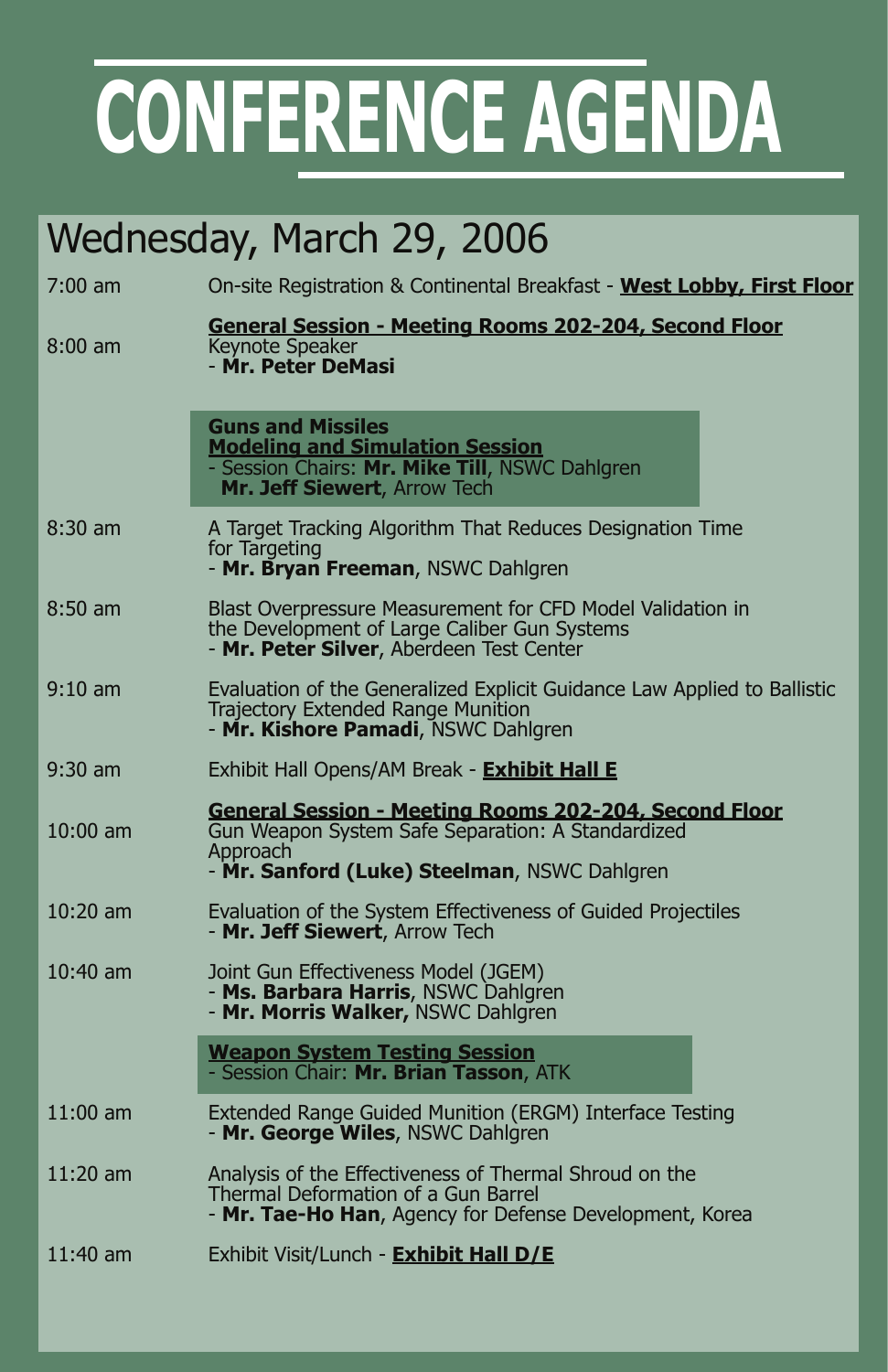**General Session - Meeting Rooms 202-204, Second Floor**<br>1:30 pm Robert Trifiletti Award and Military Operations Award Presentation Robert Trifiletti Award and Military Operations Award Presentation

#### **The Robert Trifiletti Award**

The Trifiletti Award recognizes and honors an individual who has made a significant contribution benefiting the war-fighter, and thus strengthening National Defense. This contribution can be in the areas of technology, systems, systems integration or to someone who through his work has provided unique leadership resulting in changes and progress in the community.

The Robert Trifiletti Award is presented to: **Mr. Michael D. Golden**

#### **The Military Operations Award**

The Military Operations Award is presented to recognize an individual, crew, or unit who in the opinion of the NDIA Gun and Missiles Executive Committee has made significant contributions in operational employment, tactics or combat applications of Guns and Ammunition and/or Rockets and Missiles which have impacted the readiness, capabilities, or results of US Military activity. A significant contribution is considered to be superior performance of duties in an operational environment, development of tactics, training or leadership.

The Military Operations Award is presented to: **LTC Karl W. Borjes, USA**

| $1:45$ pm         | <b>Weapon System Testing Session (cont.)</b><br>Analysis of X-Ray Computed Tomography Data Using Image<br>Processing<br>- Mr. Michael Lowery, University of California, Santa Cruz |
|-------------------|------------------------------------------------------------------------------------------------------------------------------------------------------------------------------------|
| $2:05$ pm         | Introduction to the Standardized MOUT Target and Testing<br><b>Board</b><br>- Mr. Tim Farrand, ARL                                                                                 |
|                   | <b>Rockets and Missiles</b><br><b>System Developments Session</b><br>- Session Chairs: Mr. Edwin DePasqual, Chairman, NDIA<br>Missiles and Rockets Committee                       |
| $2:25$ pm         | Subsurface Launcher for Joint Services Payloads<br>- Dr. Jon Yagla, NSWC Dahlgren                                                                                                  |
| $2:50$ pm         | Potential 2.75 Inch Rocket System Applications for the Future<br>- Mr. Don Davis, AMRDEC                                                                                           |
| $3:10$ pm         | Improved IM Response for Future 2.75" Rockets Utilizing<br>Composite Case Technology<br>- Mr. Michael Kessinger, ATK Radford                                                       |
| $3:30 \text{ pm}$ | PM Break - <b>Exhibit Hall E</b>                                                                                                                                                   |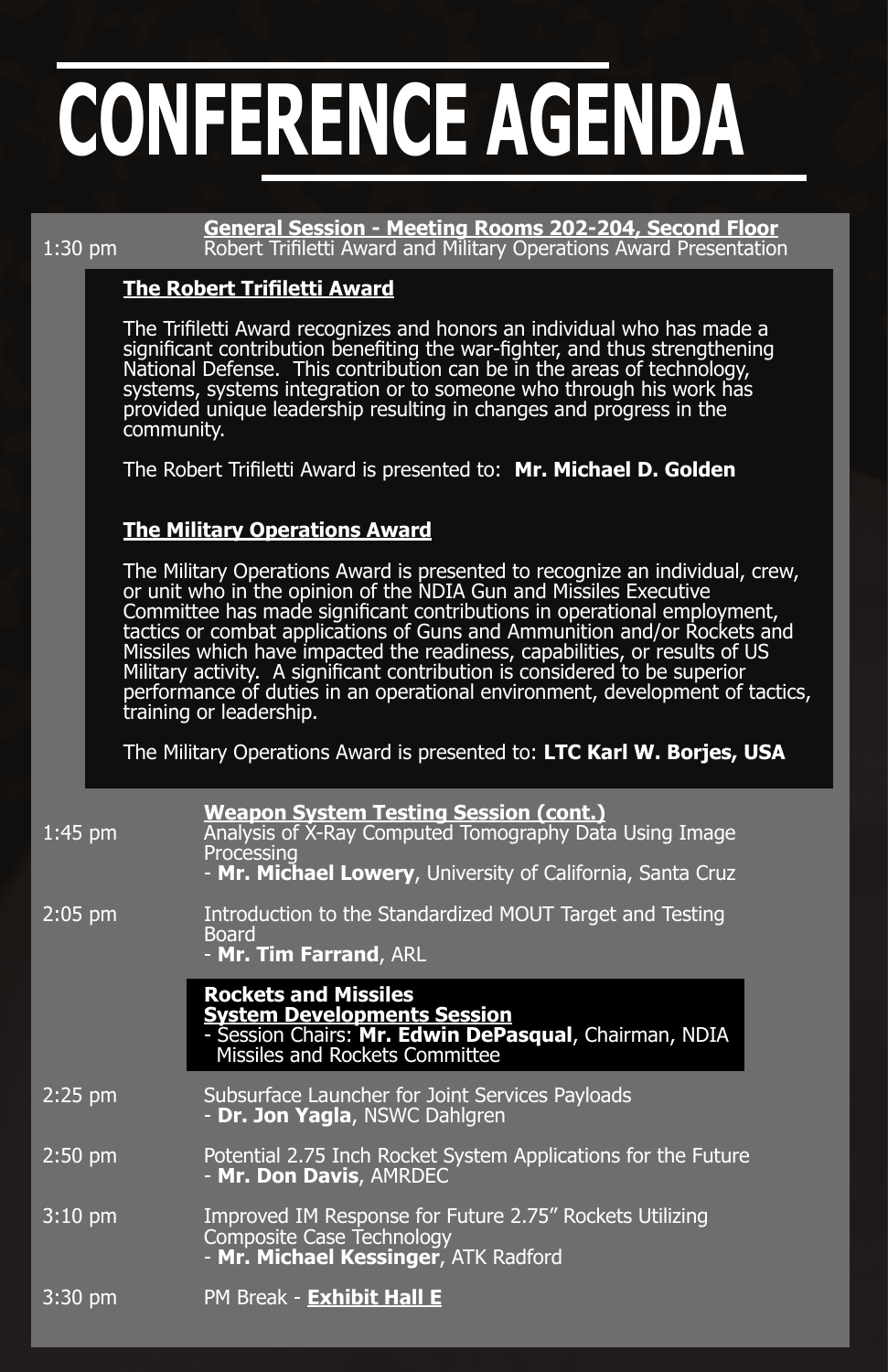| $4:00$ pm  | <b>General Session - Meeting Rooms 202-204, Second Floor</b><br><b>CKEMSim Integrated Flight Simulation</b><br>- Mr. Howard McCrum, Lockheed Martin Missiles and Fire<br>Control              |
|------------|-----------------------------------------------------------------------------------------------------------------------------------------------------------------------------------------------|
| 4:20 pm    | The Future is Now - Kinetic Energy Missiles/Net Centric Fire<br><b>Control Systems</b><br>- Mr. John Palmer, Lockheed Martin Missiles and Fire Control                                        |
| $5:00$ pm  | Integrated Engineering Approach and Results Used in the<br>Aegis BMD SM-3 Solid Divert Attitude Control System<br>- Mr. John Beck, NSWC Dahlgren                                              |
| 5:20 pm    | Adjourn for the Day                                                                                                                                                                           |
|            | Thursday, March 30, 2006                                                                                                                                                                      |
| $7:00$ am  | On-site Registration & Continental Breakfast - West Lobby, First Floor                                                                                                                        |
| $8:00$ am  | General Session - Meeting Rooms 202-204, Second Floor<br><b>Keynote Speaker</b><br>- LTC Karl Borjes, USA, Assistant Product Manager, Large<br>Caliber Munitions, Maneuver Ammunition Systems |
|            | <b>Guns and Missiles</b><br><b>Medium Caliber Guns and Ammunition Session</b><br>- Session Chairs: Mr. James Talley, GDATP<br>Mr. Scott Martin, Raytheon                                      |
| $8:30$ am  | F-35 Joint Strike Fighter Gun System Update<br>- Mr. David Maher, GDATP                                                                                                                       |
| $8:50$ am  | <b>LEMUR</b><br>- Mr. Hans Kindroth, BAE Systems, Bofors AB                                                                                                                                   |
| $9:10$ am  | XM-307 Advanced Crew Served Weapon Increased Lethality<br>Capability for the Stryker Vehicle<br>- Mr. Jeffrey Ladner, GDATP<br>- Mr. James LeGue, GDLS                                        |
|            | Close In Weapon System Dented Brass Modeling<br>- Mr. John Fletcher, GDATP                                                                                                                    |
| $9:30$ am  | Exhibit Hall Opens/AM Break in Exhibit Hall                                                                                                                                                   |
| $10:00$ am | General Session - Meeting Rooms 202-204, Second Floor<br>Close In Weapon System Dented Brass Modeling<br>- Mr. John Fletcher, GDATP                                                           |
| $10:20$ am | Baselining of the 40mm Family of Ammo<br>- Mr. James Grassi, ARDEC                                                                                                                            |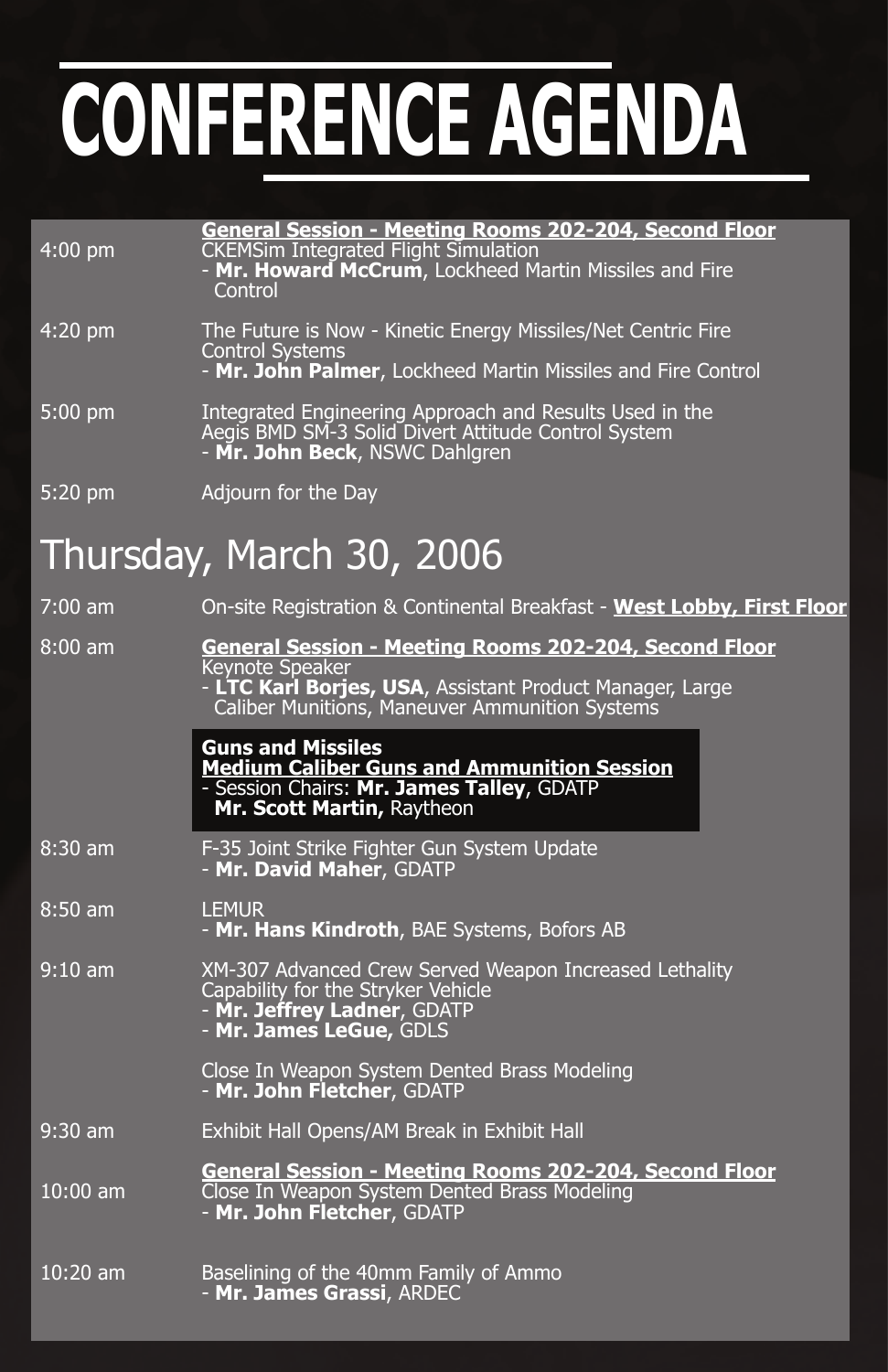| $10:40$ am         | Guidance Integrated Fuze (GIF) Technology Demonstration<br>- Mr. Chad Finch, NSWC Dahlgren<br>(PRESENTATION NOT AVAILABLE)                                                                                |
|--------------------|-----------------------------------------------------------------------------------------------------------------------------------------------------------------------------------------------------------|
| $11:00$ am         | 30X 173 High Explosive Air Burst - Trace (HEAB-T):<br>Capabilities for Tomorrow<br>- Mr. Don Dillard, GDOTS                                                                                               |
| 11:20 am           | LW30 Spiral Round Development - Marking Rounds<br>- Mr. Duncan Langlois, ATK Ammunition & Energetics                                                                                                      |
| 11:40 am           | 20mm M940 MPT-SD Vs. M246 HEI-TSD Ground to Air<br>Performance Comparision<br>- Mr. Don Dillard, GDOTS                                                                                                    |
| $12:00 \text{ pm}$ | Lunch and last chance to view Exhibits                                                                                                                                                                    |
|                    | <b>Propellants, Energetics and Warheads Session</b><br>- Session Chairs: Mr. Matt Solverson, GDOTS                                                                                                        |
| $1:30$ pm          | Demonstration of Insensitive Common Explosives<br>- Mr. Duncan Langlois, ATK Ammunition & Energetics                                                                                                      |
| $1:50$ pm          | General Session - Meeting Rooms 202 - 204, Second Floor<br>120mm Mortar Ignition Cartridge Design Improvement and<br><b>Black Powder Replacement</b><br>- Mr. Gary Chen, ARDEC<br>- Mr. Victor Sun, ARDEC |
| $2:10 \text{ pm}$  | <b>DNDA Gun Propellants</b><br>- Dr. Dietmar Mueller, Frauenhof Institut Chemische<br>Technologie                                                                                                         |
| $2:30$ pm          | M385A1 One Piece Projectile Feasibility Study<br>- Mr. Christopher Summa, ARDEC                                                                                                                           |
| $2:50$ pm          | Warhead Technology for EAPS Applications<br>- Mr. Hans Kindroth, BAE Systems, Bofors AB                                                                                                                   |
| $3:10 \text{ pm}$  | Flight and Terminal Ballistic Performance Demonstration of a<br>Gun-Launched Medium Caliber Ramjet Propelled Air Defense<br>Projectile<br>- Mr. Ronald Veraar, TNO Defence, Security & Safety             |
| $4:00 \text{ pm}$  | Hybrid Propellant for 120mm Tank Training Round<br>- Dr. David Grymonpre, GDOTS                                                                                                                           |
| $4:20$ pm          | <b>General Session - Meeting Rooms 202 - 204, Second Floor</b><br>120mm HET High Explosive IM Development<br>- Mr. Jason Gaines, GDOTS                                                                    |
| $4:40 \text{ pm}$  | Combined Paper - Advanced Nitrochemie Propellants for DoD<br><b>Applications</b><br>- Mr. W.J. Worrel, ATK Radford<br>- Dr. Beat Vogelsanger, Nitrochemie Wimmis AG                                       |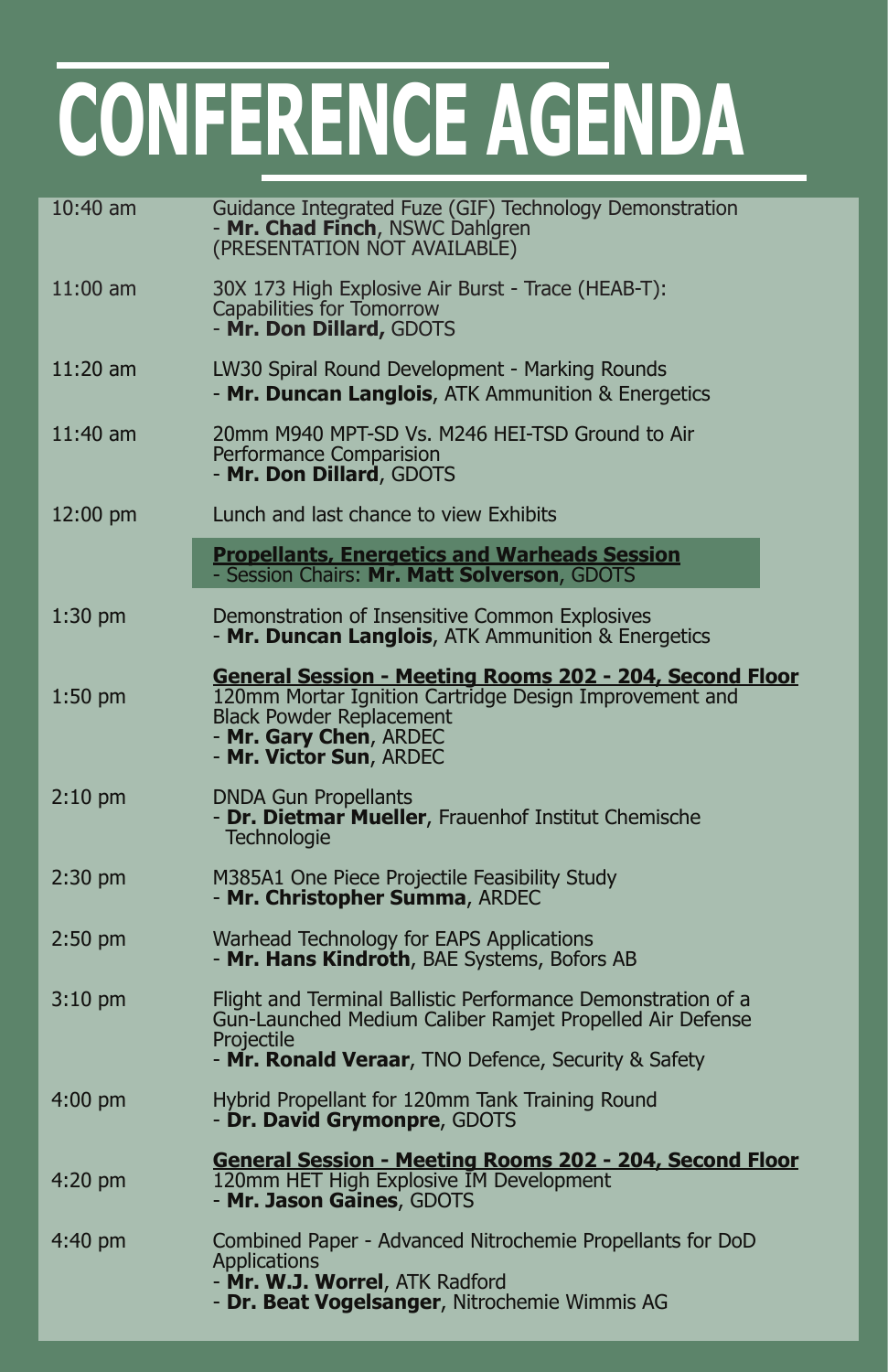

ATK is a \$3.1 billion advanced weapon and space systems company employing approximately 15,000 people in 23 states. The company is the world's leading supplier of solid propulsion systems and the nation's largest manufacturer of ammunition.

ATK's core ammunition and rocket motor businesses are national franchises. Our ammunition product portfolio spans a broad range, from 5.56mm through .50 caliber rounds for handguns, shotguns, and rifles, to 20mm, 25mm, and 30mm rounds for air, land, and sea platforms, and large caliber ammunition for main battle tanks. We are developing environmentally friendly ammunition, next-generation energetic materials and advanced propellants that will increase ordnance performance and lethality.

ATK is the world leader in the design, development, and production of rocket motors for space, strategic-missile defense, and tactical applications. Our tactical rocket motor portfolio includes propulsion systems for air-to-air, air-to-surface, surface-to-air, and surface-to-surface missiles.

Building on the capabilities of our core ammunition and rocket motor businesses, ATK is developing several breakthrough advanced weapon systems, such as the US Navy's Advanced Anti-Radiation Guided Missile (AARGM) and Extended Range Munition (ERM) and the US Army's Precision Guided Mortar Munition (PGMM) and Mid-Range Munition (MRM). Using state-of-the-art guidance, navigation and control systems, targeting systems, high-energy propellants, and advanced warheads, ATK is developing weapons that will fly farther and faster and strike their targets with unprecedented precision and lethality.

ATK is also a leading producer of medium-caliber gun systems for ground, sea, and air platforms. ATK produces the Bushmaster guns used on Bradley Fighting Vehicles, the MK 44 30/40mm automatic cannon for the U.S. Marine Corps' new Expeditionary Fighting Vehicle and the 30mm M230 automatic cannon, part of the weapon system on the AH-64 Apache and AH-64D Apache Longbow helicopters.